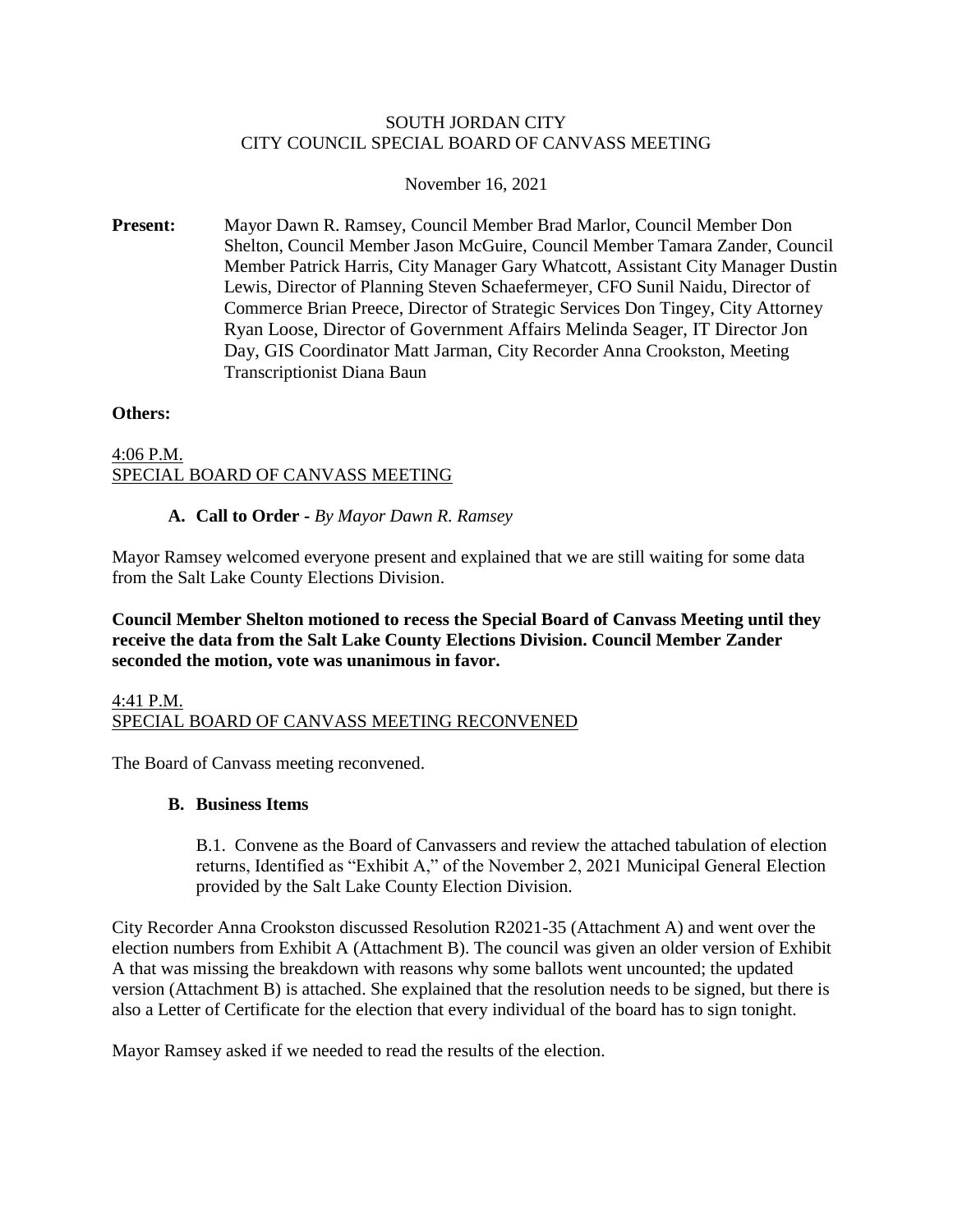City Attorney Ryan Loose suggested that in the motion, they need to note they are replacing the second page with the new information provided by the Salt Lake County Elections Division.

Mayor Ramsey said we had three seats open this time, which is the case every two years. This time we had Mayor of the City of South Jordan and she, Dawn R. Ramsey, won the election and will continue serving as Mayor. For South Jordan Council District 3 we had Don Shelton with 100% of the vote, he will continue serving in the seat he currently is holding in Council District 3. Jason McGuire also won with 100% of the vote, he will continue serving in Council District 5.

> B.2. **Resolution R2021-35**, accepting and approving the attached tabulation of 2021 Municipal Election returns, identified as "Exhibit A" and included as part of this resolution is adopted. *(By City Recorder, Anna Crookston)* **RCV**

Mayor Dawn Ramsey introduced Resolution R2021-35, with the note that we are going to update the information on Page 2, which was just received from Salt Lake County Elections Division.

**Council Member McGuire motioned to adopt Resolution R2021-35, accepting and approving the attached tabulation of the 2021 Municipal General Election Results. Council Member Shelton seconded the motion**. **Roll Call Vote was 5-0, unanimous in favor.**

# **C. Council Remarks**

Mayor Ramsey said the City Council for the City of South Jordan has accepted and approved the tabulation of the 2021 results. She congratulated those who won, and thanked Mr. Fonua, who also ran as a candidate to serve in the City of South Jordan.

Council Member Don Shelton said he was curious about the numbers, so he called the Salt Lake County Clerk's Office and he discovered a few things. The difference between the number of votes that were cast and the total votes that he received, which was over 500 ballots where they simply didn't mark the box; they voted for the mayor, but didn't mark the box to vote for him. He looked at the Riverton City Council, who were all running unopposed as well, and they were all at over 20% that didn't mark the box to vote. He only had about 15% that didn't mark the box to vote for him when submitting their vote for the mayor.

Council Member Patrick Harris asked what the voter turnout was.

Recorder Crookston said the turnout was 28.5% citywide.

Council Member Tamara Zander asked if we knew how this compares to other cities throughout the state.

Recorder Crookston said she can pull those numbers for her and send them by email.

Mayor Ramsey said 28.5% of registered voters voting is not a staggering number, but this was also not a national election with federal or even state officials on the ballot; we also didn't have an abundance of candidates on the ballot. She is grateful for the 13,000 plus who did choose to vote.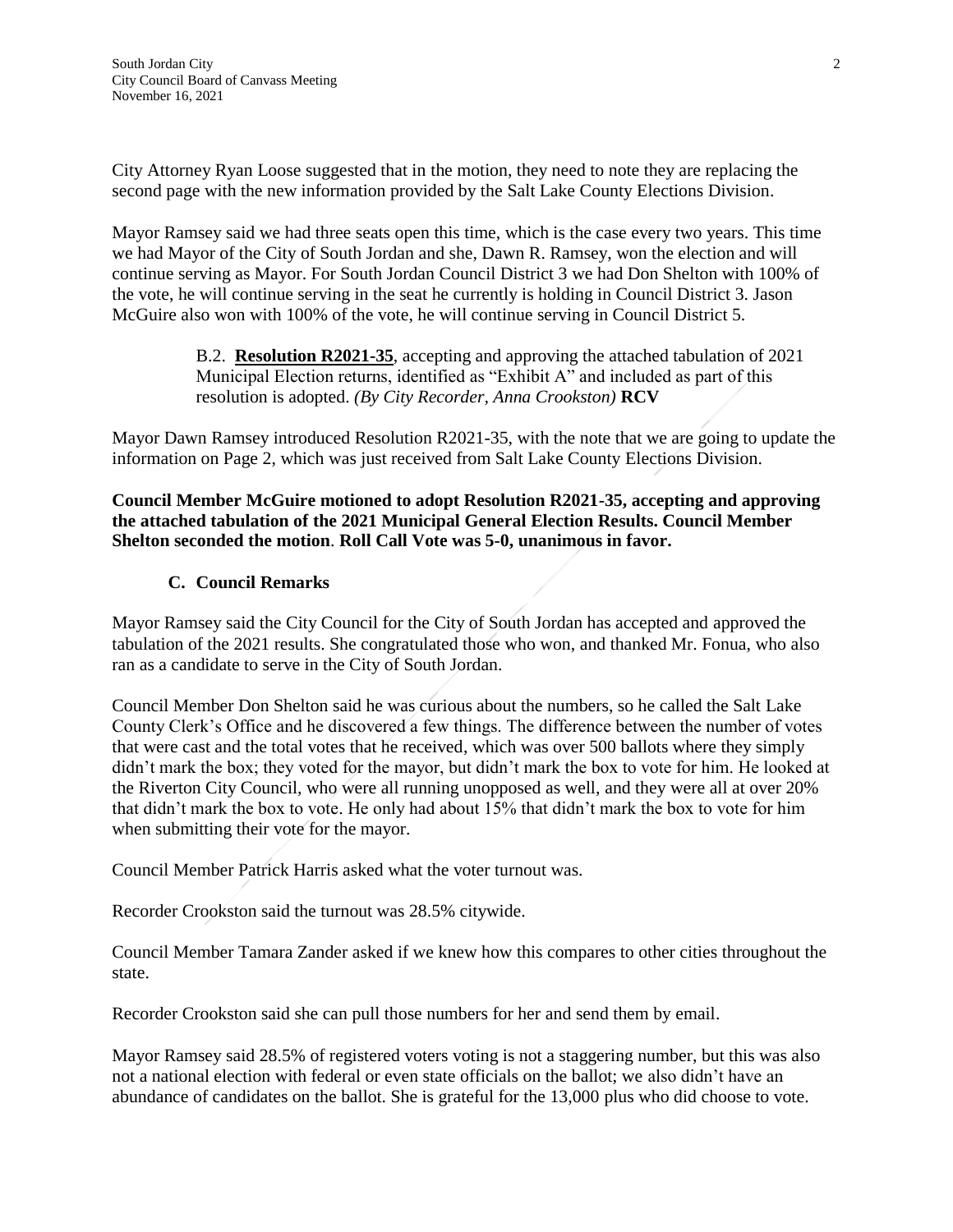Council Member Brad Marlor said that before mail-in ballots the numbers were much lower than that, down in the 18-19% range as he remembers.

Mayor Ramsey said we can see there were not many who voted in person, most of the people did mail-in ballots.

Attorney Loose said it is interesting that West Valley City, which has a population quite larger than ours, had about the same number of votes cast for both of their final candidates as we had votes cast just for Mayor Ramsey. Anecdotally, we had a better turnout than West Valley per capita.

Council Member Zander thanked the candidates who ran in this past election, she is so grateful they all chose to run again.

Mayor Ramsey said she appreciates the chance to continue working with everyone here for four more years, trying to get as many good things done for the residents of South Jordan as we can, and this is the right group to do that.

**Council Member Marlor motioned to adjourn the Special Board of Canvass Meeting. Council Member Zander seconded the motion; the vote was unanimous in favor.**

# **ADJOURNMENT**

The November 16, 2021 City Council Board of Canvass Meeting adjourned at 4:51 p.m.

**This is a true and correct copy of the November 16, 2021 City Council Special Board of Canvass Meeting Minutes, which were approved on December 7, 2021.**

Anna Crookston

**South Jordan City Recorder**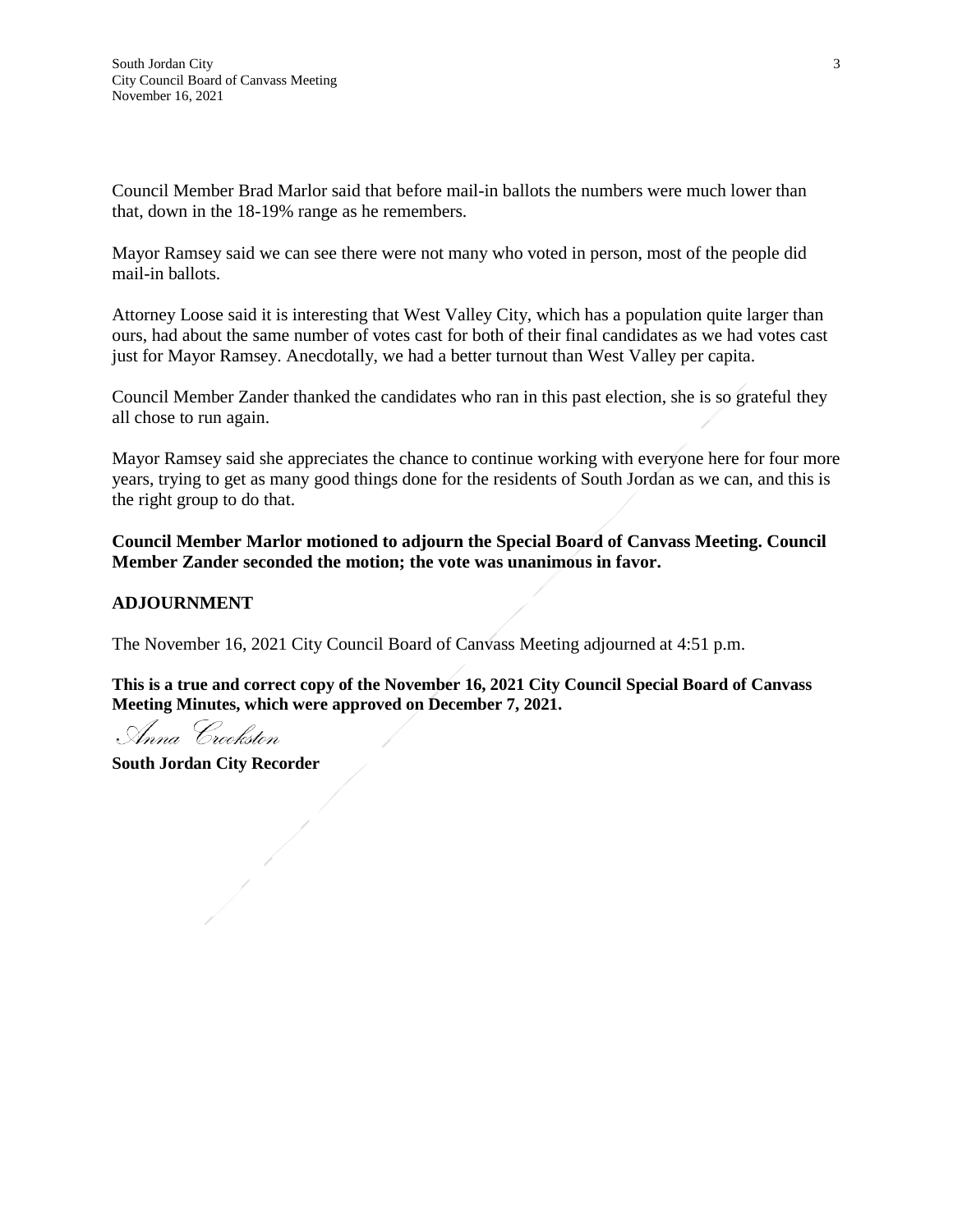#### **RESOLUTION R2021 - 35**

#### A RESOLUTION OF THE CITY COUNCIL OF THE CITY OF SOUTH JORDAN, UTAH, ADOPTING THE 2021 GENERAL ELECTION CANVASS OF VOTES

WHEREAS, Pursuant to 20A-4-301(2) of the State Election Code, the Governing Body along with the City Recorder, shall canvass the Municipal General Election returns. This is to be done no sooner than seven days and no later than fourteen days after the general election; and

WHEREAS, the City of South Jordan has held a General Election on Tuesday, November 2, 2021; and

**WHEREAS**, the cumulative votes were conducted and tabulated by Salt Lake County Election Division; and

WHEREAS, the City Council has conducted and approved the Election Board of Canvass of Votes on November 16, 2021 at 4:00 p.m..

# NOW, THEREFORE, BE IT RESOLVED BY THE CITY COUNCIL OF SOUTH JORDAN CITY, **STATE OF UTAH:**

SECTION 1. That the attached tabulation of election returns, identified as "Exhibit A", and included as part of this resolution is adopted.

**SECTION 2.** The Certified Elected Officials for 2022 are as follows:

- Mayor: Dawn R. Ramsey
- Council District #3: Don Shelton
- Council District #5: Jason McGuire

SECTION 3. Effective Date. This Resolution shall become effective immediately upon passage.

# APPROVED BY THE CITY COUNCIL OF THE CITY OF SOUTH JORDAN, UTAH, ON THIS 16 DAY OF NOVEMBER, 2021 BY THE FOLLOWING VOTE:

|                                                                                                 | YES.<br>NO.<br><b>ABSTAIN</b>            | <b>ABSENT</b> |
|-------------------------------------------------------------------------------------------------|------------------------------------------|---------------|
| <b>Patrick Harris</b><br><b>Brad Marlor</b><br>Donald Shelton<br>Tamara Zander<br>Jason McGuire |                                          |               |
| Mayor:<br>Dawn R. Ramsey                                                                        | Attest:<br>Anna Crookston, City Recorder |               |
| Approved as to form:<br><b>Affice of the City Attorney</b>                                      | outh Jordo<br>JCORPORATE )<br>State      |               |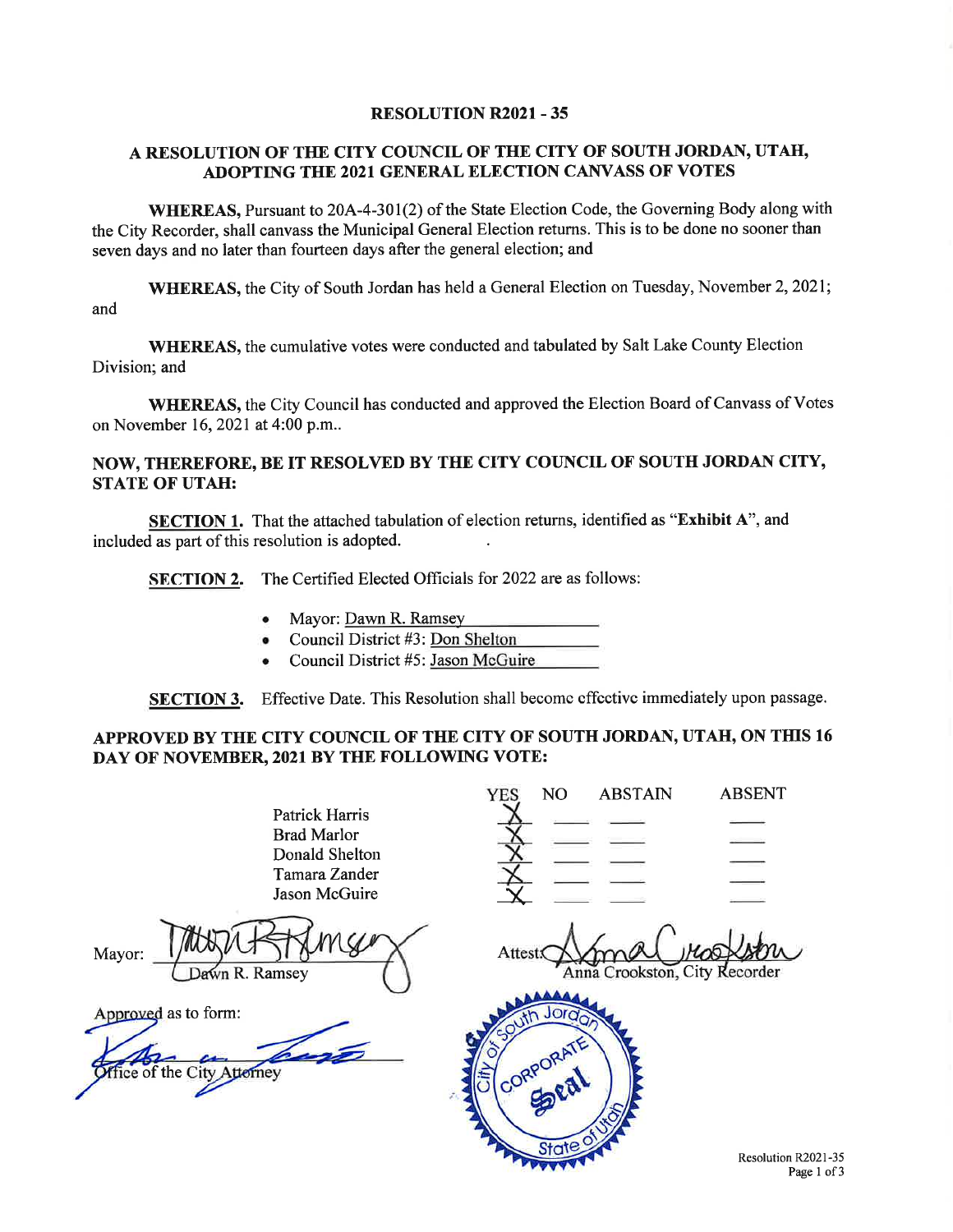"EXHIBIT A"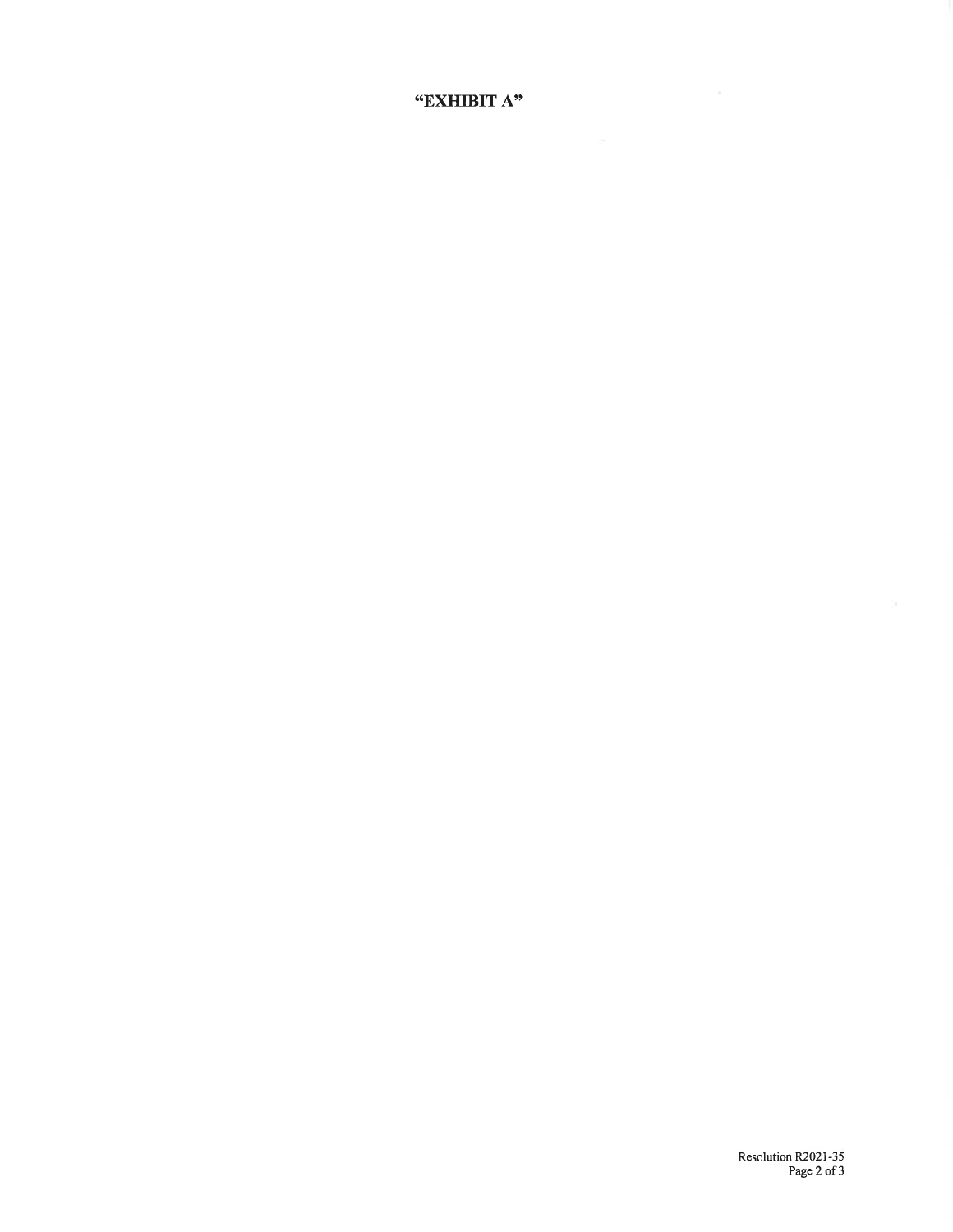ö.

# FINAL ELECTION RESULTS 2021 GENERAL ELECTION SALT LAKE COUNTY, UTAH

Registered Voters: 153,058 of 531,845 (28.78%) Ballots Cast: 153,058

# CITY OF SOUTH JORDAN MAYOR (Vote for 1)

|                      | Total           |        |  |
|----------------------|-----------------|--------|--|
| <b>Times Cast</b>    | 13,077 / 45,879 | 28.50% |  |
| Candidate            | Total           |        |  |
| <b>DAWN R RAMSEY</b> | 11,951          | 91.64% |  |
| <b>STONE FONUA</b>   | 1.090           | 8.36%  |  |
| <b>Total Votes</b>   | 13.041          |        |  |
|                      | Total           |        |  |

# CITY OF SOUTH JORDAN COUNCIL DISTRICT 3 (Vote for 1)

|                    | Total                    |  |  |
|--------------------|--------------------------|--|--|
| <b>Times Cast</b>  | 3,627 / 13,521<br>26.82% |  |  |
| Candidate          | Total                    |  |  |
| <b>DON SHELTON</b> | 3,068<br>100.00%         |  |  |
| <b>Total Votes</b> | 3,068                    |  |  |
|                    | Total                    |  |  |

# CITY OF SOUTH JORDAN COUNCIL DISTRICT 5 (Vote for 1)

|                      | Total                   |
|----------------------|-------------------------|
| <b>Times Cast</b>    | 2,389 / 9,778<br>24.43% |
| Candidate            | Total                   |
| <b>JASON MCGUIRE</b> | 100.00%<br>2,041        |
| <b>Total Votes</b>   | 2,041                   |
|                      | Total                   |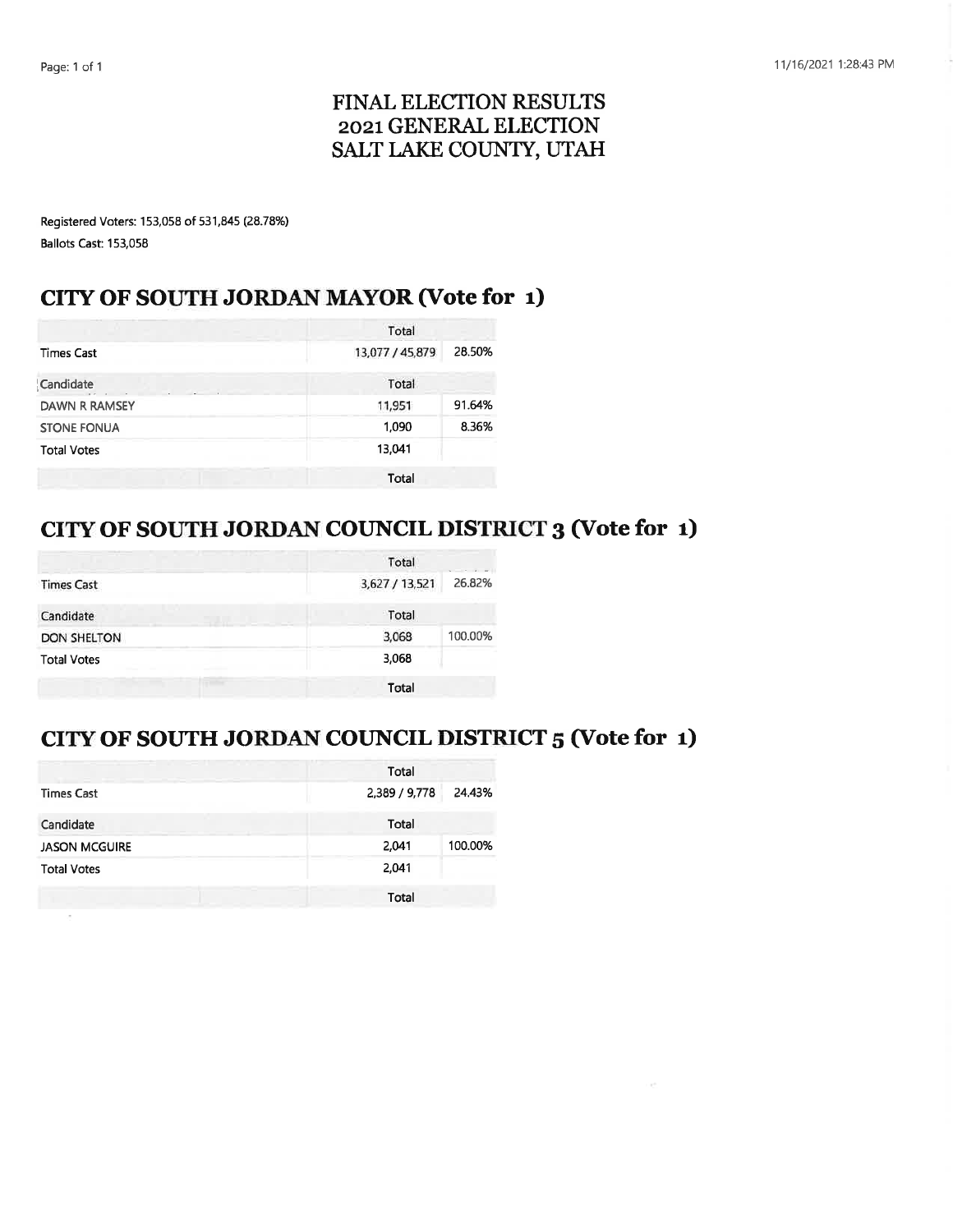# 2021 General Election Canvass Statistics South Jordan

# Offices: Mayor, Council District 3, Council District 5

|                                         | <b>Eligible Registered Voters</b>                    | 45,879         |         |
|-----------------------------------------|------------------------------------------------------|----------------|---------|
| <b>Ballots Counted</b>                  |                                                      | 13,077         | 28.50%  |
| <b>By Mail Ballots Counted</b>          |                                                      | 12,919         | 98.79%  |
|                                         | By Mail Ballots Not Accepted (not counted)           | 243            | 1.88%   |
|                                         | <b>Returned Unsigned</b>                             | 12             |         |
|                                         | Signatures Did Not Match the Voter Record            | 54             |         |
|                                         | * Two ballots in One Envelope                        |                |         |
| $\star$                                 | <b>Empty Envelopes</b>                               | $\overline{2}$ |         |
|                                         | <b>Deceased Voter</b>                                |                |         |
|                                         | <b>Ballots Postmark Invalid/Received Late</b>        | 175            |         |
| <b>Cure Letters</b>                     |                                                      |                |         |
|                                         | <b>Cure Letters Sent</b>                             | 93             | 0.72%   |
|                                         | <b>Cure Letters Returned</b>                         | 27             | 29.03%  |
|                                         | <b>Voted in Person</b>                               | 158            | 1.21%   |
|                                         | <b>Provisional Ballots Issued</b>                    | 1              | 0.01%   |
|                                         | <b>Provisional Ballots Counted</b>                   | $\mathbf{1}$   | 100.00% |
|                                         | <b>Same Day Registration (No Prior Registration)</b> | $\mathbf{1}$   |         |
| <b>Provisional Ballots Not Accepted</b> |                                                      |                | 0.00%   |
|                                         | Voted an Absentee Ballot or Early                    |                |         |
|                                         | Not Eligible for Ballot Issued                       |                |         |
|                                         | Incomplete/Invalid Registration                      |                |         |
|                                         | <b>No ID Provided</b>                                |                |         |
|                                         | <b>No Proof of Residency</b>                         | $\blacksquare$ |         |
|                                         | <b>Vote Centers and Workers</b>                      |                |         |
|                                         | Number of Election Day Vote Centers                  | 22             |         |
|                                         | <b>Number of Early Voting Locations</b>              | 6              |         |
|                                         | <b>Number of Vote Center Workers</b>                 | 83             |         |
|                                         | Number of ICX machines deployed                      | 107            |         |

\* Voters were notified and provided an opportunity to rectify their ballots.